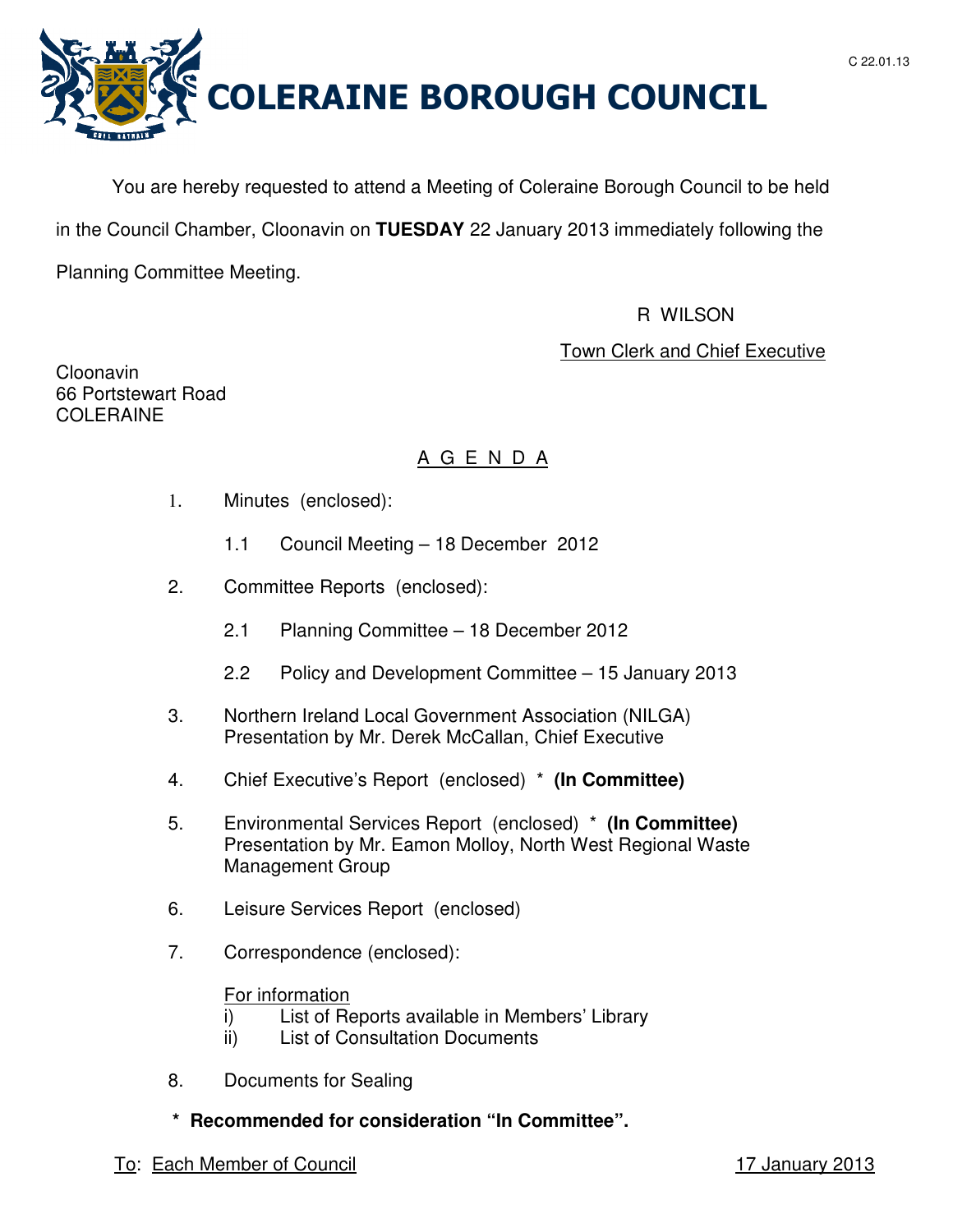## **COUNCIL MEETING**

# **18th December, 2012.**

| Present:                          | The Mayor, Councillor A. S. Cole, in the Chair<br>The Deputy Mayor, Alderman M. T. Hickey (Mrs.)<br><b>Aldermen</b>                                                                                                                                                                       |                                                                                                       |
|-----------------------------------|-------------------------------------------------------------------------------------------------------------------------------------------------------------------------------------------------------------------------------------------------------------------------------------------|-------------------------------------------------------------------------------------------------------|
|                                   |                                                                                                                                                                                                                                                                                           |                                                                                                       |
|                                   |                                                                                                                                                                                                                                                                                           |                                                                                                       |
|                                   | J. M. Bradley<br>W. T. Creelman                                                                                                                                                                                                                                                           | N. F. Hillis<br>W. J. McClure                                                                         |
|                                   | <b>Councillors</b>                                                                                                                                                                                                                                                                        |                                                                                                       |
|                                   | C. S. Alexander (Ms.)<br>C. Archibald<br>D. D. Barbour<br>Y. Boyle (Ms.)<br>G. Duddy<br><b>B.</b> Fitzpatrick<br>D. Harding                                                                                                                                                               | R. J. Holmes<br>W. A. King<br>R. A. Loftus (Mrs.)<br>W. McCandless<br>D. McClarty<br>G. L. McLaughlin |
| Officers in<br><b>Attendance:</b> | Town Clerk and Chief Executive, Corporate Director of<br>Environmental Services, Corporate Director of Leisure and<br>Development, Head of Performance, Policy and Governance, Head<br>of Development Services, Acting Head of Finance and Business<br>Support and Administration Manager |                                                                                                       |
| <b>Apologies:</b>                 | Councillors Mrs. Fielding, M. Fielding and McQuillan                                                                                                                                                                                                                                      |                                                                                                       |

#### **1.0 CONDOLENCES**

The Mayor extended Council's condolences to Councillor McQuillan on the recent death of his mother and a minute's silence was observed as a mark of respect.

## **2.0 'IN COMMITTEE'**

 It was agreed that a number of items be considered 'In Committee' at the end of the Meeting.

#### **3.0 MINUTES**

The Minutes of the Council Meeting of 27<sup>th</sup> November, 2012 were confirmed and signed.

#### **4.0 COMMITTEE REPORTS**

**4.1 Planning Committee**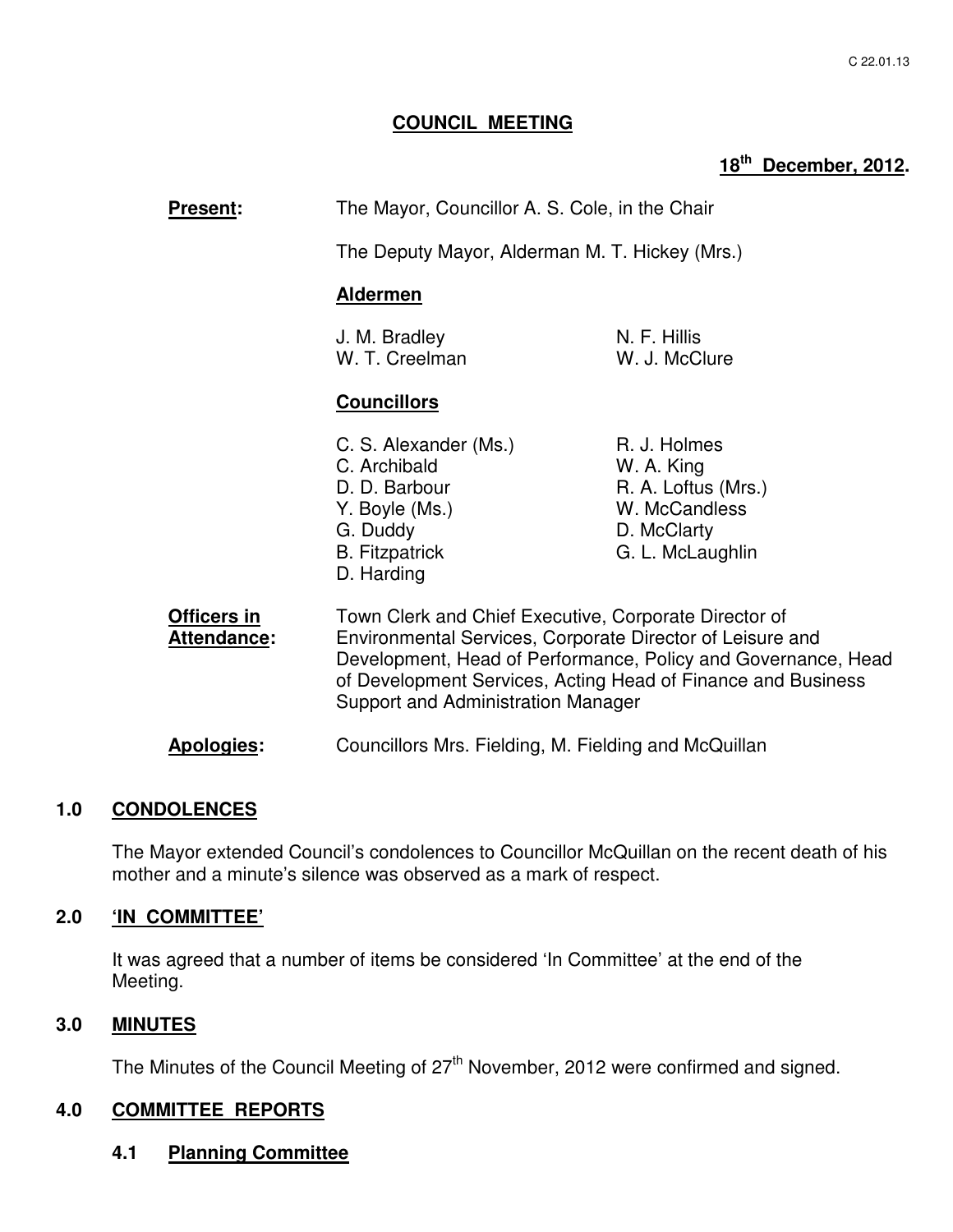The Chairman, Councillor McLaughlin, moved the adoption of the Planning Committee Report; this was duly seconded by Alderman Creelman and agreed.

## **4.2 Leisure and Environment Committee**

Councillor Mrs. Loftus moved the adoption of the Leisure and Environment Committee Report; this was duly seconded by the Deputy Mayor and agreed.

## **5.0 CHIEF EXECUTIVE'S REPORT**

Consideration was given to the Report of the Town Clerk and Chief Executive (previously supplied).

Matters arising:

## **5.1 Appointment to Court of University of Ulster**

 A nomination to the Court of the University of Ulster was sought for a term of four years commencing 1<sup>st</sup> October, 2012.

## **Agreed:**

 On the proposal of Councillor Mrs. Loftus and seconded by Councillor Fitzpatrick, that Councillor Ms. Boyle be nominated.

## **5.2 For Information**

Information on the following topics was noted, as contained in the report:

- Accounts.
- Forecast of key Council events for period mid-December  $2012 31<sup>st</sup>$  January, 2013.

# **6.0 DEVELOPMENT SERVICES' REPORT**

Consideration was given to the Report of the Head of Development Services (previously supplied).

Matters arising:

## **6.1 Market Yard**

 The Corporate Director of Leisure Services reported that SEUPB funding was no longer available for this project due to budget constraints and advised of a need for debate on the future of the museum service and associated artefacts.

## **Agreed:**

On the proposal of Councillor Ms. Alexander and seconded by the Deputy Mayor, that a Special Meeting of Council be held to discuss the merits of proceeding with a museum.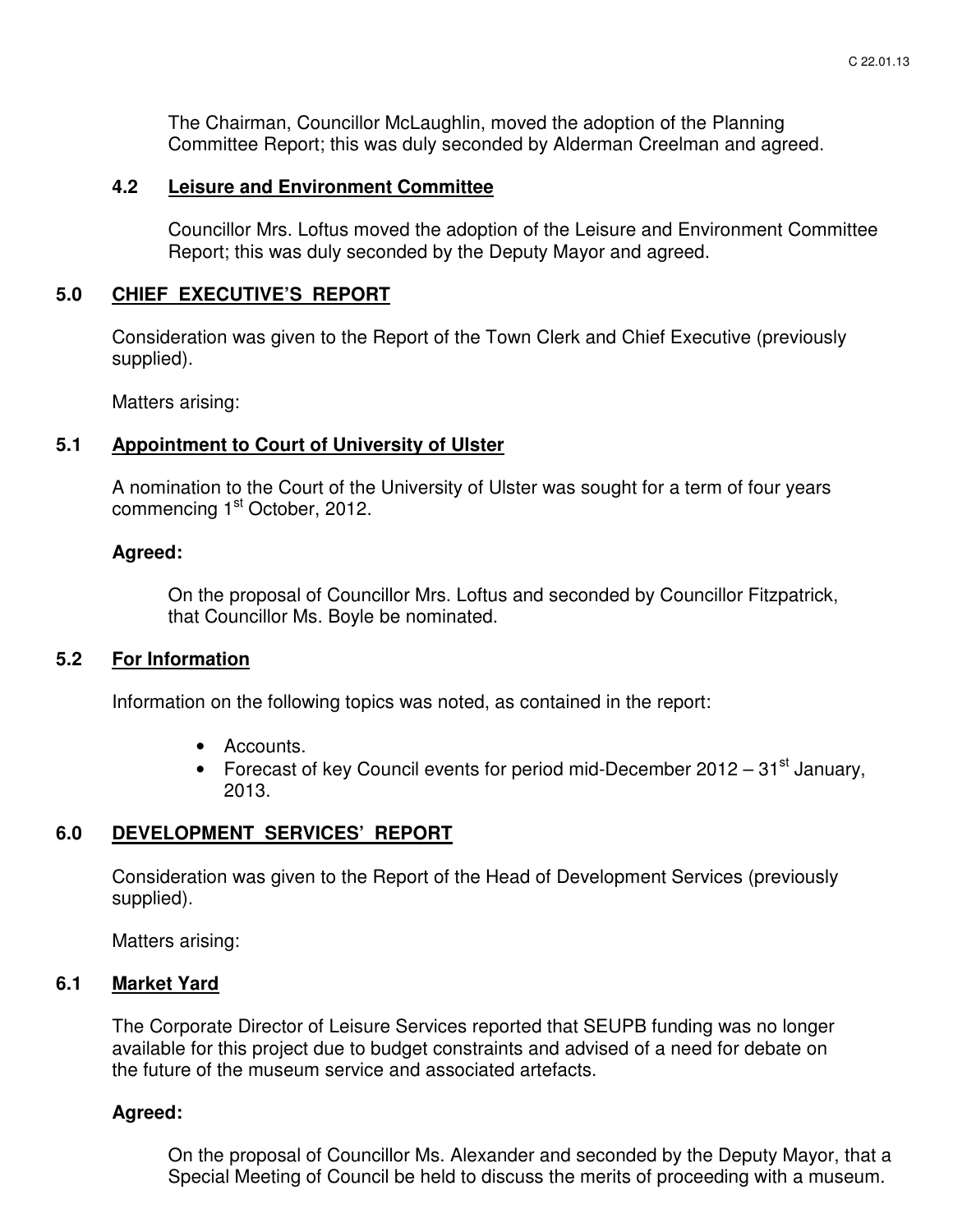A period of discussion ensued during which Mr. Baker answered members' questions.

#### **6.2 Revitalise Portrush 2**

Council had now received a Letter of Offer of £140,000 from the Department for Social Development (DSD), with a deadline for delivery of the project by  $31<sup>st</sup>$  March, 2013.

#### **Agreed:**

That Council accepts the DSD Letter of Offer of £140,000.

# **6.3 400th Anniversary of Connections with the City of London**

 Members noted information on this Anniversary event which would take place in the Guildhall, London on  $6<sup>th</sup>$  February, 2013, as contained in the report.

Approval was sought for the event to be attended by the Mayor with the support of the Chief Executive, Corporate Director of Leisure and Development and two officers from Development Services. Approval was also sought for Council to contribute £3,000, along with Derry City Council, towards the marketing collateral for the event.

#### **Agreed:**

That Council participates in the 400<sup>th</sup> Anniversary event in London, as outlined and contributes £3,000 towards marketing collateral for the event.

Members noted that a report on the previous event held in the House of Lords would be brought to Council in the New Year.

## **6.4 PCSP: Use of the Council Chamber in Cloonavin**

 A request had been made by the PCSP for use of the Council Chamber to host private board meetings (approximately ten per year). It was noted that a number of other meetings involving Councillors from other Boroughs and occasional visits by Ministers, were also hosted in the Chamber.

It was proposed by Councillor Duddy and seconded by Councillor McClarty:

 That Council grants permission for the PCSP to use the Council Chamber for its private meetings along with the other bodies which currently meet there.

A period of discussion ensued during which it was proposed as an amendment by Alderman McClure and seconded by Councillor King:

 That decision be adjourned until confirmation could be given as to whether a decision on the use of the Council Chamber had previously been made by Council.

In response to a request for clarification, the Town Clerk and Chief Executive confirmed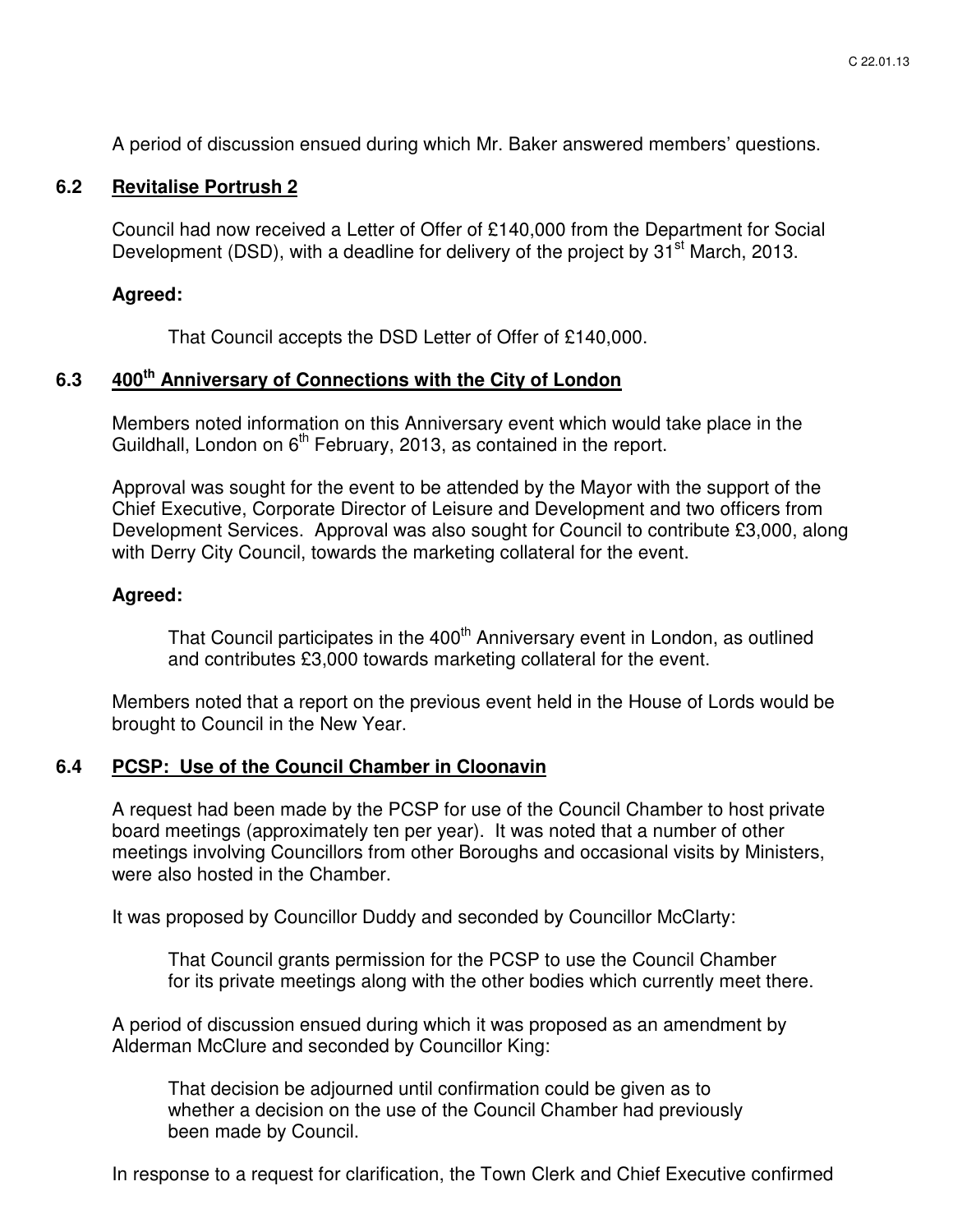that a rescinding motion would only be required if a decision had been made by Council within the preceding six months.

On being put to the meeting, the amendment failed with eight votes in favour and nine against.

#### **Agreed:**

With eleven votes in favour and three against, that the substantive proposal be carried and that Council grants permission for the PCSP to use the Council Chamber for its private meetings, along with the other bodies which currently meet there.

#### **6.5 For Information**

Council noted information on the following topic, as contained in the report:

• Christmas Promotion for Coleraine Town Centre 2012.

## **7.0 ENVIRONMENTAL SERVICES' REPORT**

Consideration was given to the Report of the Corporate Director of Environmental Services (previously supplied).

Matters arising:

#### **7.1 Grant of Enterainment Licence**

## **Crusoes Coffee Shop, 29 Sea Road, Castlerock**

An application for grant of an Entertainment Licence had been received from Mr. R. Robinson of Crusoes Coffee Shop.

Days and times on which it is intended to provide entertainment:

Monday through to Sunday 6.00pm – 11.00pm.

## **Agreed:**

That an Entertainment Licence be granted subject to no representations being received by 26<sup>th</sup> December, 2012, all requirements of Council's licensing department and compliance with the Northern Ireland Fire & Rescue Services' report.

#### **8.0 CORRESPONDENCE**

# **8.1 Future of Paediatric Cardiac Services in Northern Ireland**

Read letter dated 4<sup>th</sup> December, 2012 from Down District Council requesting Council's support (previously supplied).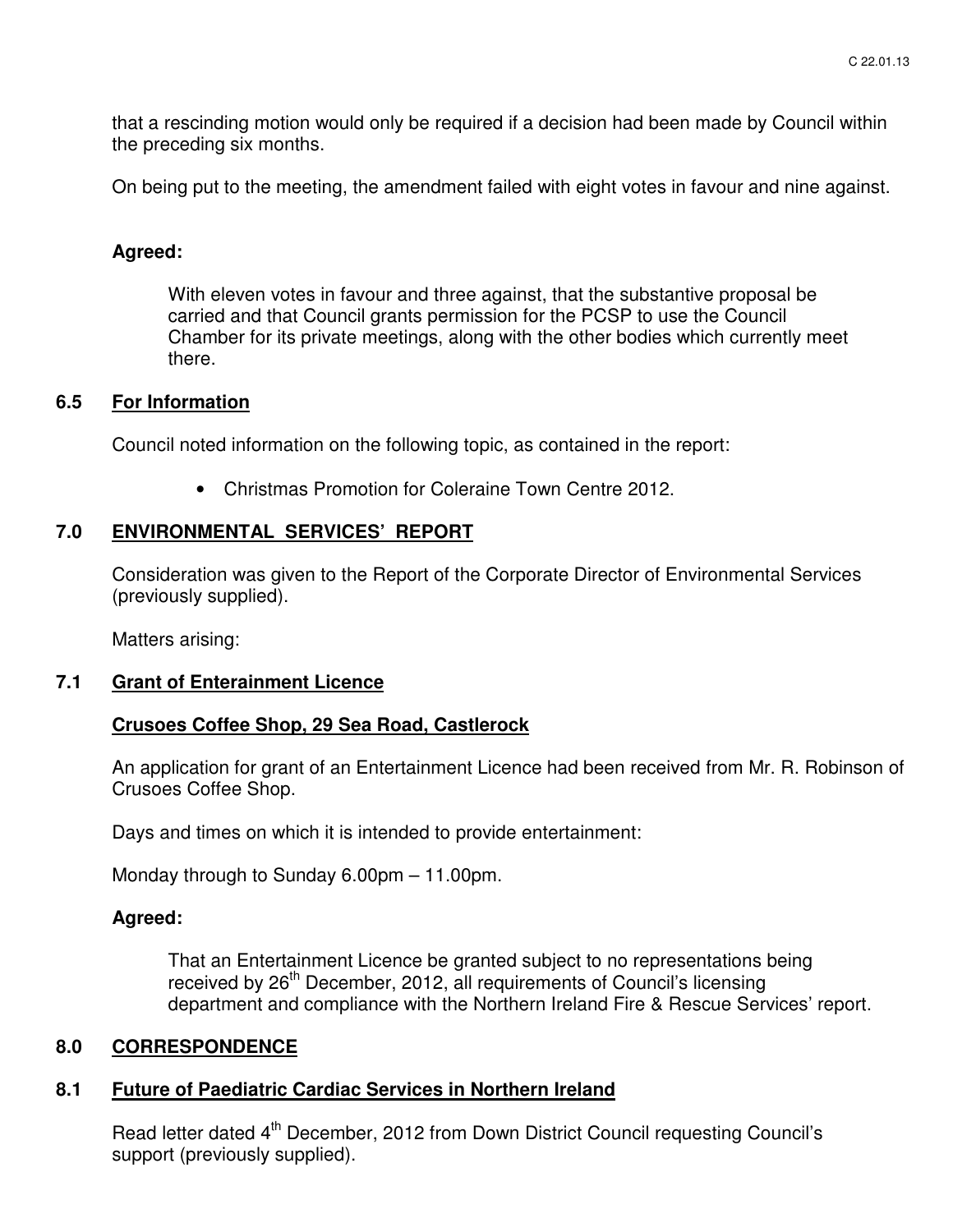## **Agreed:**

That Council writes a letter to the Minister in support of Down District Council.

# **8.2 Letter dated 6th December, 2012 from DRD Roads Service**

 Read letter from Roads Service (previously supplied) in response to questions raised by members at a meeting held on 6<sup>th</sup> November, 2012.

A period of discussion ensued during which members' various queries and comments were noted.

## **Agreed:**

That the Chief Executive would write to the Divisional Roads Manager outlining members' concerns and bring the response back to a future meeting.

## **8.3 For Information**

Members noted the following correspondence (previously supplied):

- i) Copy letter dated  $27<sup>th</sup>$  November, 2012 from the Department of Health, Dublin re Paediatric Congenital Cardiac Services.
- ii) Press Release dated  $30<sup>th</sup>$  November, 2012 from Improvement, Collaboration and Efficiency (ICE) re Regional Governance Group Chair.
- iii) News Sheet (Issue 5) dated  $4<sup>th</sup>$  December, 2012 from the Department of the Environment re Local Government Reform.
- iv) Copy letter received  $10<sup>th</sup>$  December, 2012 from Invest Northern Ireland re Policy and Programme Screenings
- vi) List of Reports available in Members' Library
- vii) List of Consultation Documents

## **9.0 DOCUMENTS FOR SEALING**

Resolved:

That the following documents be sealed:

| $\overline{1}$ . | Licence (in duplicate)   | Council to Ramore Restaurants Ltd. - Land at<br>rear of Harbour Road, Portrush                               |
|------------------|--------------------------|--------------------------------------------------------------------------------------------------------------|
| <sup>2.</sup>    | Agreement (in duplicate) | Council and Brickkiln Waste Limited - Provision<br>for the Treatment of NWRWMG collected<br>commingled waste |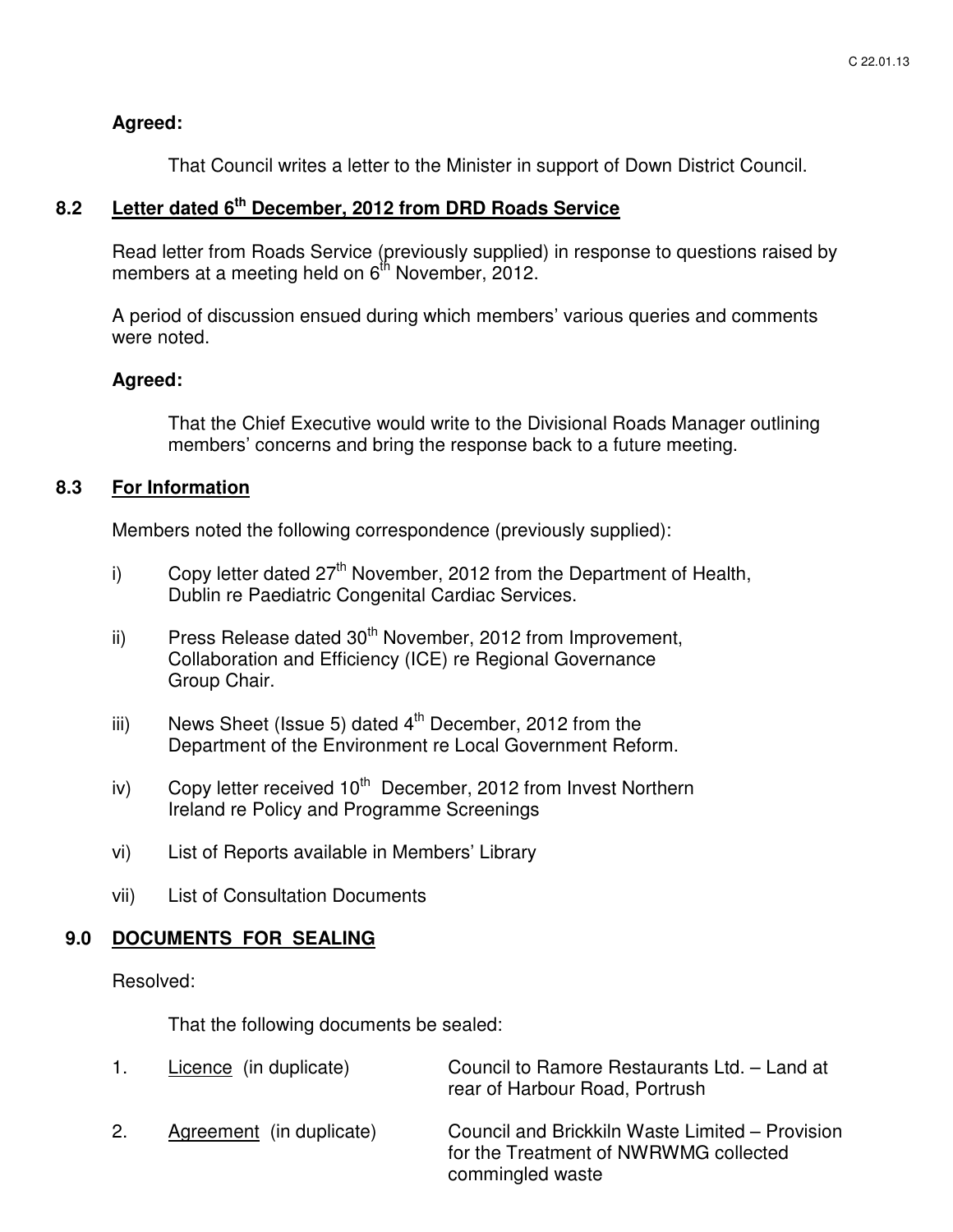3. Cemetery Titles Grant of Right of Burial – Deed Register Nos. 3950 – 3956 inclusive

| Agherton           | $\overline{\phantom{0}}$ |
|--------------------|--------------------------|
| <b>Ballywillan</b> |                          |
| Coleraine          | 4                        |
| Kilrea             | $\overline{\phantom{0}}$ |
| Portstewart        | $\mathcal{P}$            |
|                    |                          |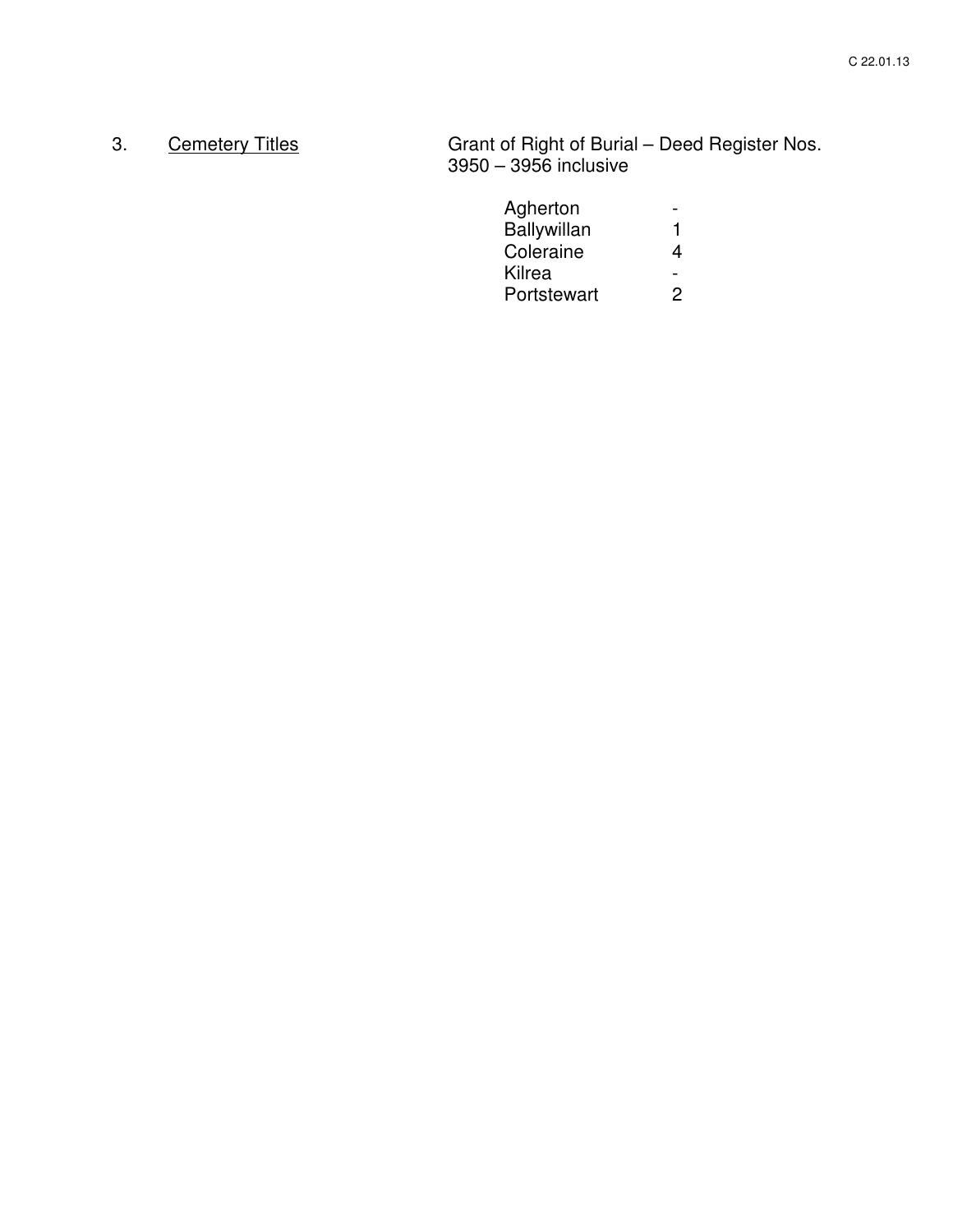## **PLANNING COMMITTEE**

# **18th December, 2012.**

| Present:                   | Councillor G. L. McLaughlin in the Chair                                                                                     |                                                                                   |
|----------------------------|------------------------------------------------------------------------------------------------------------------------------|-----------------------------------------------------------------------------------|
|                            | The Mayor, Councillor A. S. Cole                                                                                             |                                                                                   |
|                            | The Deputy Mayor, Alderman M. T. Hickey (Mrs.)<br><b>Aldermen</b>                                                            |                                                                                   |
|                            |                                                                                                                              |                                                                                   |
|                            | J. M. Bradley<br>W. T. Creelman                                                                                              | N. F. Hillis<br>W. J. McClure                                                     |
|                            | <b>Councillors</b>                                                                                                           |                                                                                   |
|                            | C. S. Alexander (Ms.)<br>C. Archibald<br>D. D. Barbour<br>Y. Boyle (Ms.)<br>G. Duddy<br><b>B.</b> Fitzpatrick<br>D. Harding  | R. J. Holmes<br>W. A. King<br>R. A. Loftus (Mrs.)<br>W. McCandless<br>D. McClarty |
| Also in<br>Attendance:     | Representative from the Planning Service – Mr. M. Wilson                                                                     |                                                                                   |
| Officers in<br>Attendance: | Principal Administrative Officer, Head of Health and Built<br>Environment and Business Support and Administration<br>Manager |                                                                                   |
| <b>Apologies:</b>          | Councillors Mrs. Fielding, M. Fielding and McQuillan                                                                         |                                                                                   |

## **1.0 WELCOME**

The Chairman welcomed everyone to the Meeting.

## **2.0 PLANNING APPLICATIONS**

A list of seventeen applications was presented for consideration (previously supplied).

## **Applications Deferred from Previous Meeting**

2.1 Application No. D1 C/2008/0630/F Proposed redevelopment of site to include the relocation of

The opinion of the Planning Service was to approve.

It was agreed that the application be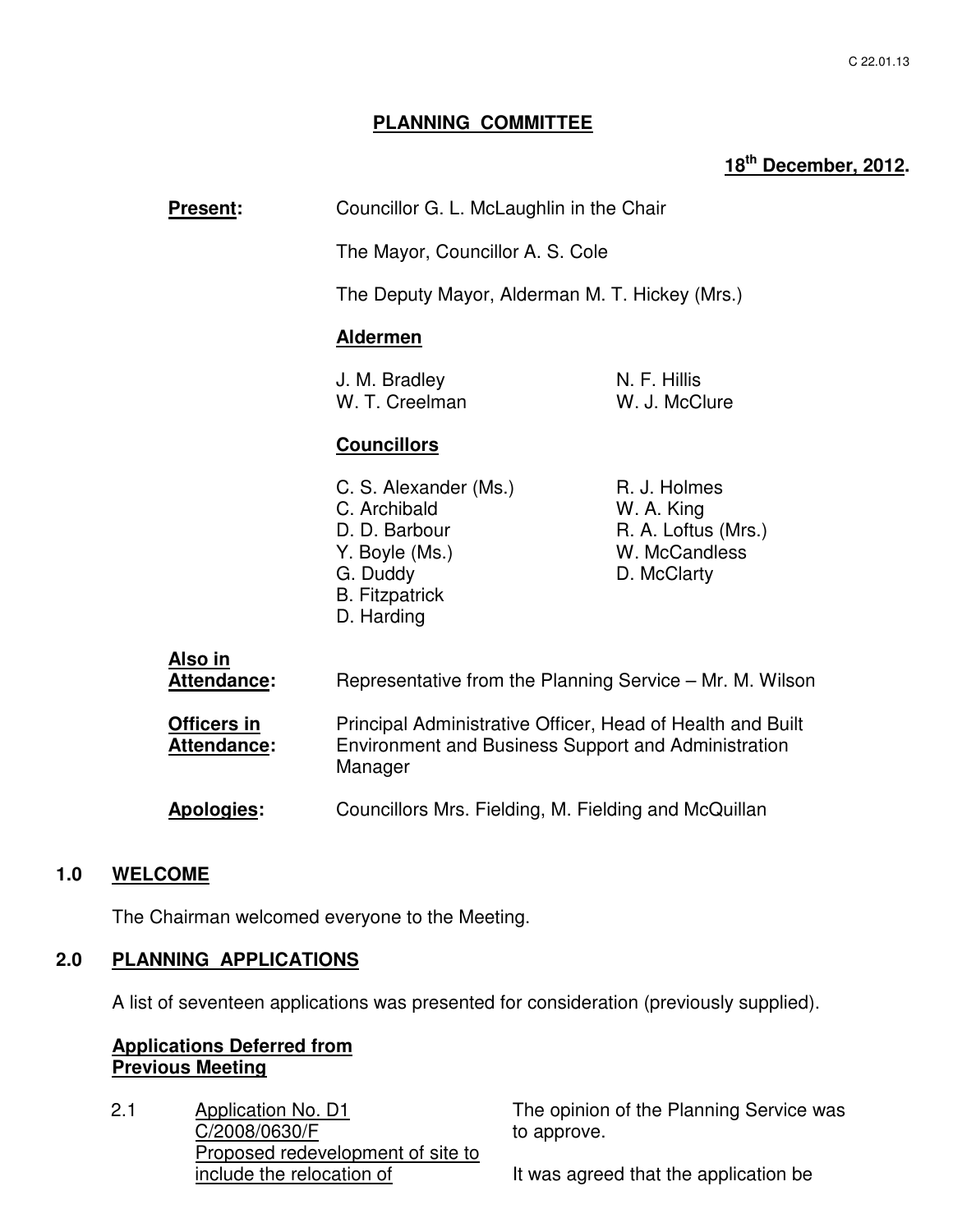bookmakers and three retail units (two ground floor retail units and one new first floor retail unit) and associated site works at Nos. 23 and 25 The Diamond and Nos. 1, 3, 5, 7 and 9 Coleraine Road, Portstewart for Three-Four Ltd.

- 2.2 Application No. D2 C/2010/0632/F Erection of a single 250kw wind turbine of 32m tower height (47m to tip) at Craigmore Landfill Site, Ringsend, Garvagh for Coleraine Skip Hire and Recycling Ltd.
- 2.3 Application No. D3 C/2011/0149/F Proposed wind turbine, 1 no. endurance e3120 50kw turbine (36.4m to hub height with a tube tower construction) to support existing farm business 220m east of 161 Carrowreagh Road, Moneydig, Garvagh for Mr. U. Torrens
- 2.4 Application No. D4 C/2011/0164/F Farm diversification development comprising a 100kw wind turbine with a tower height up to 28m and agricultural slatted shed 157m north of No. 1 Glebe Road, Garvagh for Mr. G. Heaney
- 2.5 Application No. D5 C/2011/0372/F Demolition of existing detached house and replacement with 3 no. dwellings (including 2 no. semidetached dwellings and 1 no. detached dwelling) with associated parking and gardens at 84 Strand Road, Portstewart for Mr. and Mrs. Burns
- 2.6 Application No. D6 C/2011/0402/F Extension to existing dwelling with new garages, stables and re-

approved.

The opinion of the Planning Service was to approve.

It was agreed that the application be approved.

The opinion of the Planning Service was to approve.

It was agreed that the application be approved.

The opinion of the Planning Service was to approve.

It was agreed that the application be approved.

The opinion of the Planning Service was to approve.

It was agreed that the application be approved.

The opinion of the Planning Service was to approve.

Consideration was given to Report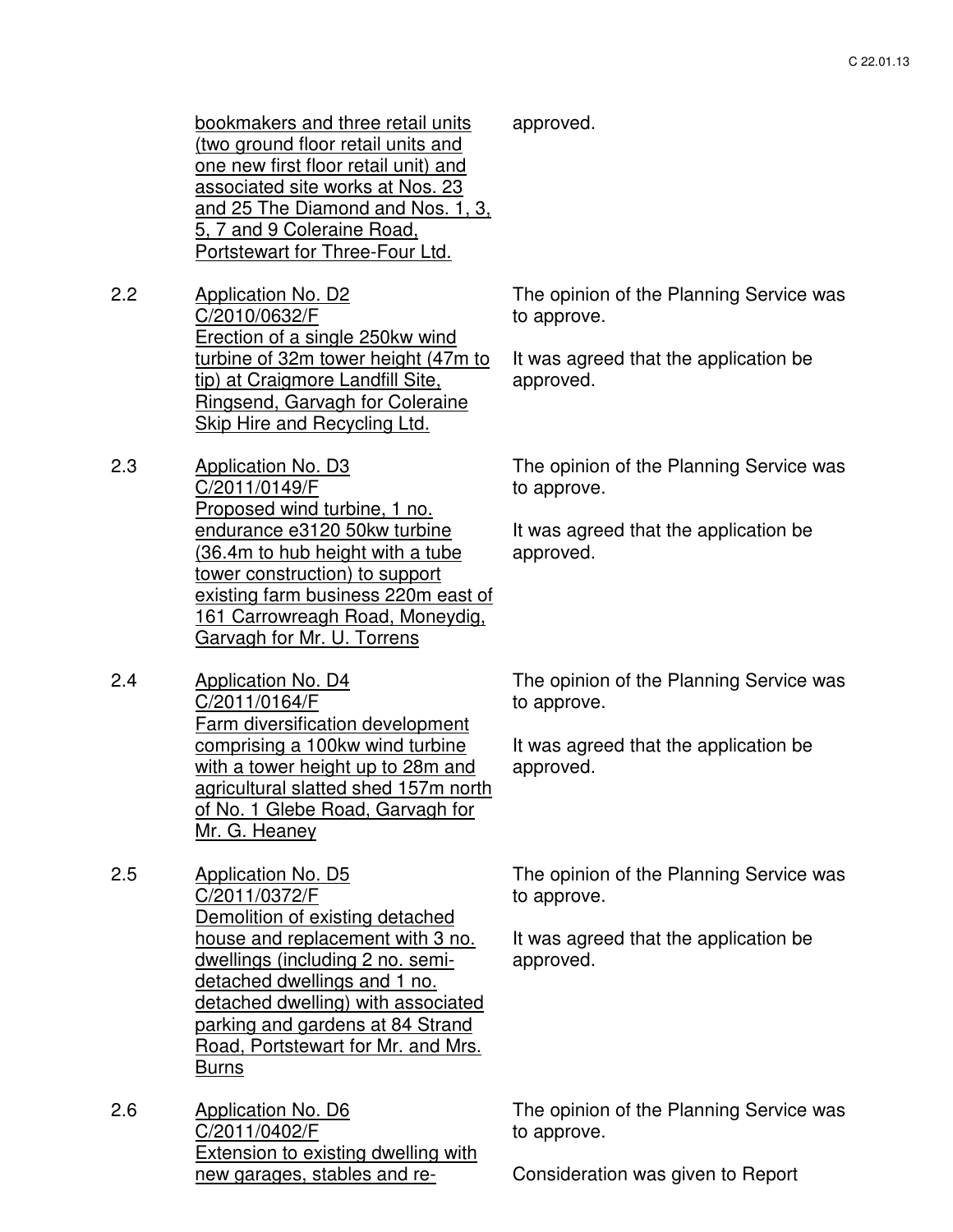located access (amended plans received 18 April 2012) at 10 Ballymacrea Road, Portrush for Mr. A. Moore

prepared by FM Planning Ltd, Planning Consultants (previously supplied) and copy letter dated 17<sup>th</sup> December, 2012 from Dennis Brereton and Norma Birley (circulated to each member).

Following discussion it was proposed by Councillor Holmes and seconded by Alderman McClure:

> That the application be approved.

On being put to the Meeting the proposal was carried, eleven members voting in favour and two members voting against.

The opinion of the Planning Service was to approve.

> It was agreed that the application be approved

The opinion of the Planning Service was to refuse.

It was agreed that the application be refused.

2.7 Application No. D7 C/2012/0287/O Dwelling and garage on farm 100m south of 125 Carhill Road, Garvagh for Mr. J. O'Kane

2.8 Application No. D8 C/2012/0311/A 2 no. x 96 sheet replacement advertisement signs on the embankment opposite Nos. 3-9 Portstewart Road, Portrush for Northern Ireland Transport Holding

## **New Applications**

2.9 Application No. 2 C/2011/0435/F Retrospective application for two storey farm dwelling 1350m south east of 188 Coleraine Road, Portstewart for Frances Menary

The opinion of the Planning Service was to approve.

It was proposed by Councillor Ms. Alexander and seconded by Alderman Bradley:

> That the application be deferred for one month to facilitate an office meeting on the grounds that all material planning considerations had not been assessed.

As an amendment it was proposed by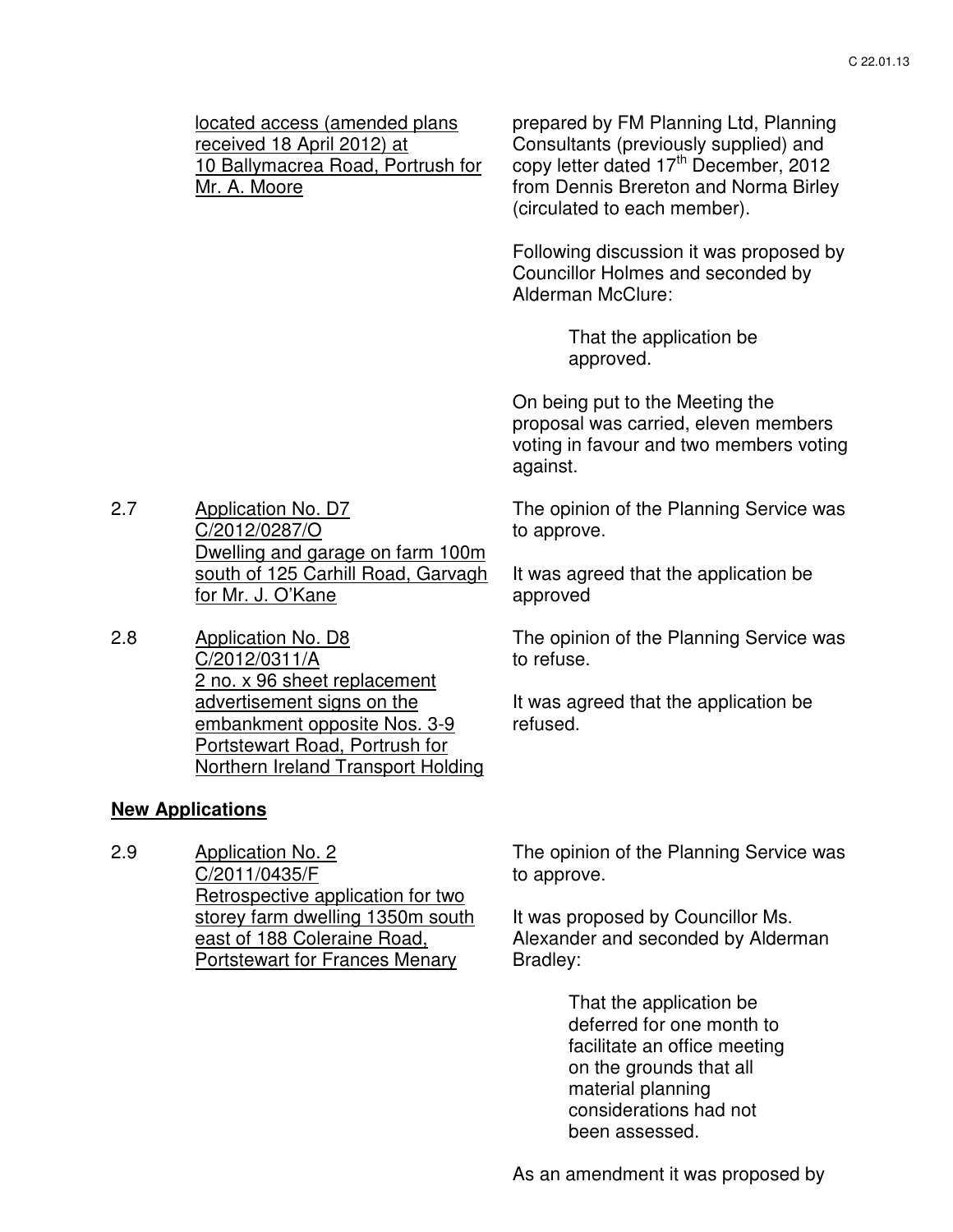Councillor Mrs. Loftus and seconded by the Deputy Mayor:

> That Council write to the Minister regarding this application.

Councillor Ms. Alexander withdrew her proposal, which was also agreed by Alderman Bradley, in favour of writing to the Minister.

#### Agreed.

The opinion of the Planning Service was to approve.

It was proposed by Councillor Ms. Alexander, seconded by Alderman Hillis and agreed:

> That the application be deferred for one month to facilitate an office meeting on the grounds that all material planning considerations had not been assessed.

2.11 Application No. 4 C/2012/0033/F Demolition of existing dwelling and erection of 2 no. dwellings at No. 4 Prospect Road, Portstewart for Mr. and Mrs. Matthews

The opinion of the Planning Service was to approve.

It was proposed by the Deputy Mayor, seconded by Councillor Fitzpatrick and agreed:

> That the application be deferred for one month to facilitate an office meeting on the grounds that all material planning considerations had not been assessed.

2.12 Application No. 6 C/2012/0276/F Proposed windfarm comprising 5 wind turbines up to a maximum of 120.5m tip height (comprising a configuration of up to 85m towers

The opinion of the Planning Service was to approve.

Consideration was given to copy Fact Sheet prepared by TCI Renewables (previously supplied).

2.10 Application No. 3 C/2011/0553/F Erection of 1 no. 50kw farm turbine with a hub height of 24m, 500m north west of 60 Glenmanus Road,

Portrush for Ms. A. Francis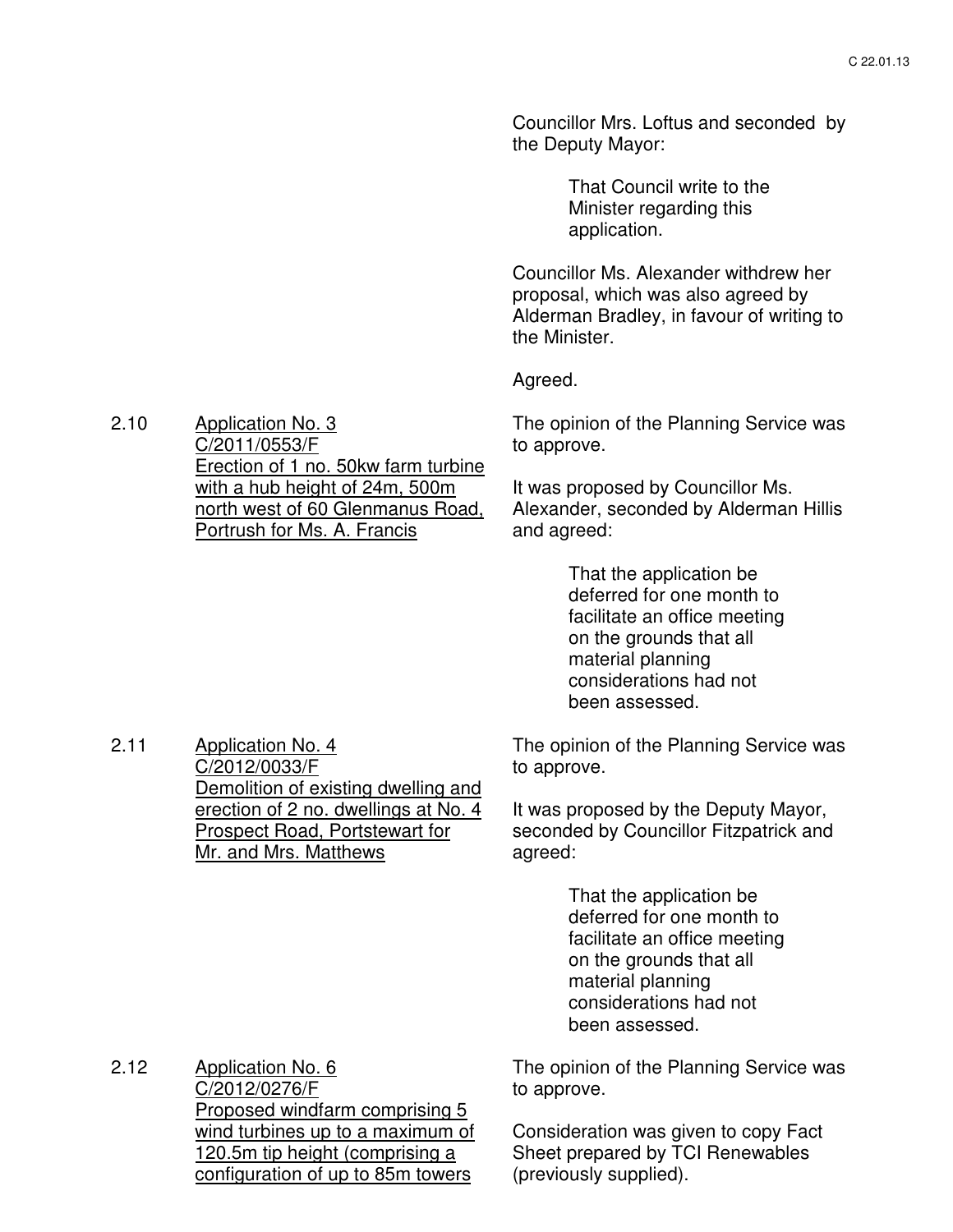and 3 up to 35.5m blades). The development will also comprise associated transformers, one permanent meteorological monitoring mast, communication tower, site access tracks, gates, temporary site compound, substation, electrical cabling, one site entrance including road improvement works at the existing site entrance of Ballyrogan Road, and all other ancillary works approximately 870m west of 40 Ballyrogan Road, Garvagh for Upper Ballyrogan Wind Farm Ltd.

Representatives from TCI Renewables answered various members' questions.

Following discussion it was proposed by The Mayor and seconded by Alderman McClure:

> That the application be deferred for one month to facilitate an office meeting on the grounds that all material planning considerations had not been assessed.

As an amendment it was proposed by Councillor King and seconded by Councillor Mrs. Loftus:

> That the application be approved.

On being put to the Meeting the amendment was lost, six members voting in favour and nine members voting against.

On being put to the Meeting the proposal was carried, eleven members voting in favour and no one voting against.

The opinion of the Planning Service was to refuse.

It was proposed by Councillor King, seconded by Councillor Duddy and agreed:

> That the application be deferred for one month to facilitate an office meeting on the grounds that all material planning considerations had not been assessed.

2.13 Application No. 9 C/2012/0411/F Roofspace conversion including alterations to existing roof at 4 Belvedere Park, Castlerock for Mr. and Mrs. Arman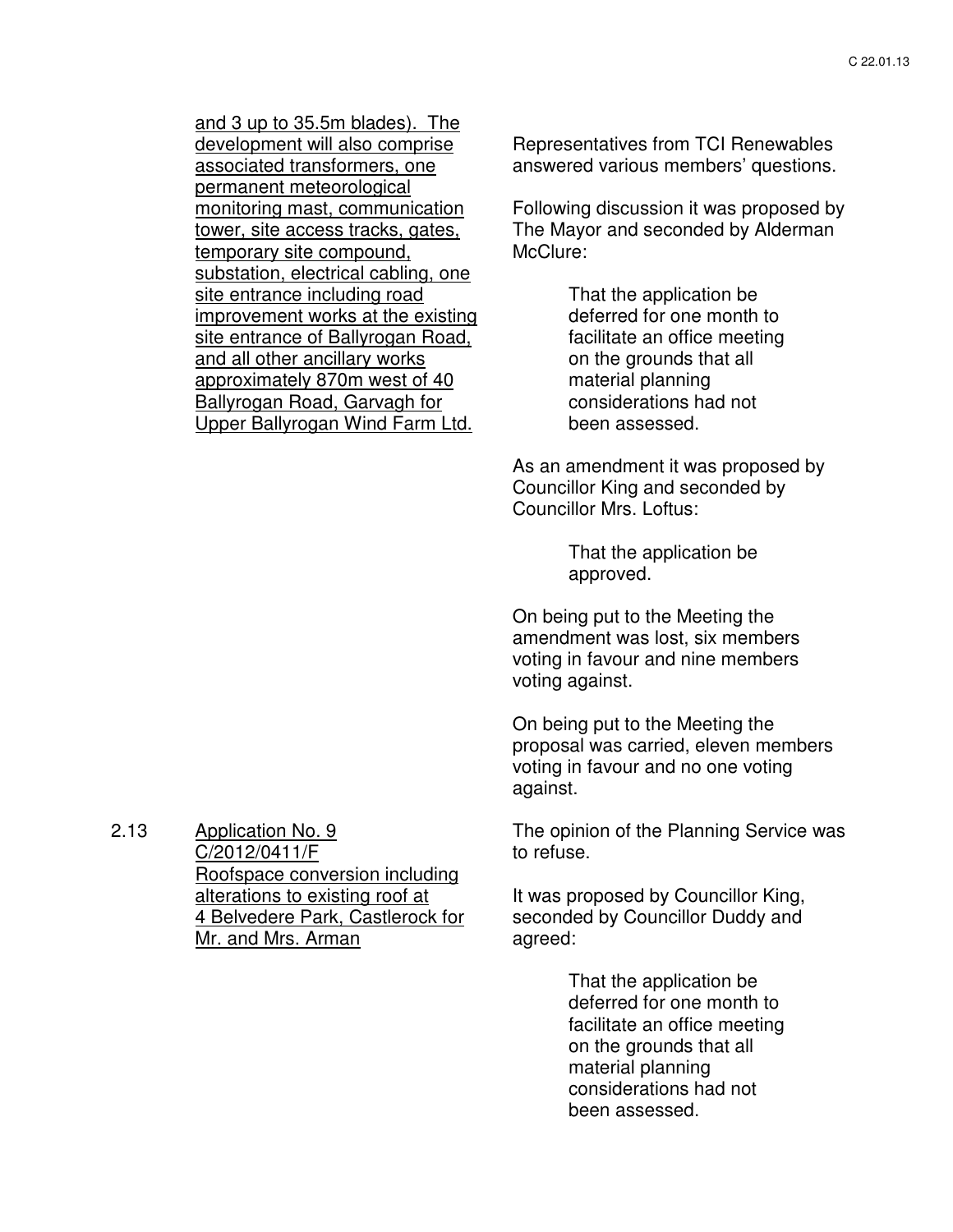## **3.0 OFFICE MEETINGS**

It was noted that the Office Meetings would be held on Friday, 20<sup>th</sup> January, 2013.

## **4.0 GENERAL PLANNING ISSUES**

#### **4.1 Craigvara Cottage, Portrush - Enforcement**

Councillor Ms. Alexander requested confirmation that enforcement action on Craigvara Cottage was complete and in accordance with approved plans.

#### **4.2 Wind Turbine Applications**

Mr. Wilson sought members' views on the Department's proposal to include applications for single wind turbines up to 50 metres in the streamlined process.

It was agreed to offer no objection to the proposal.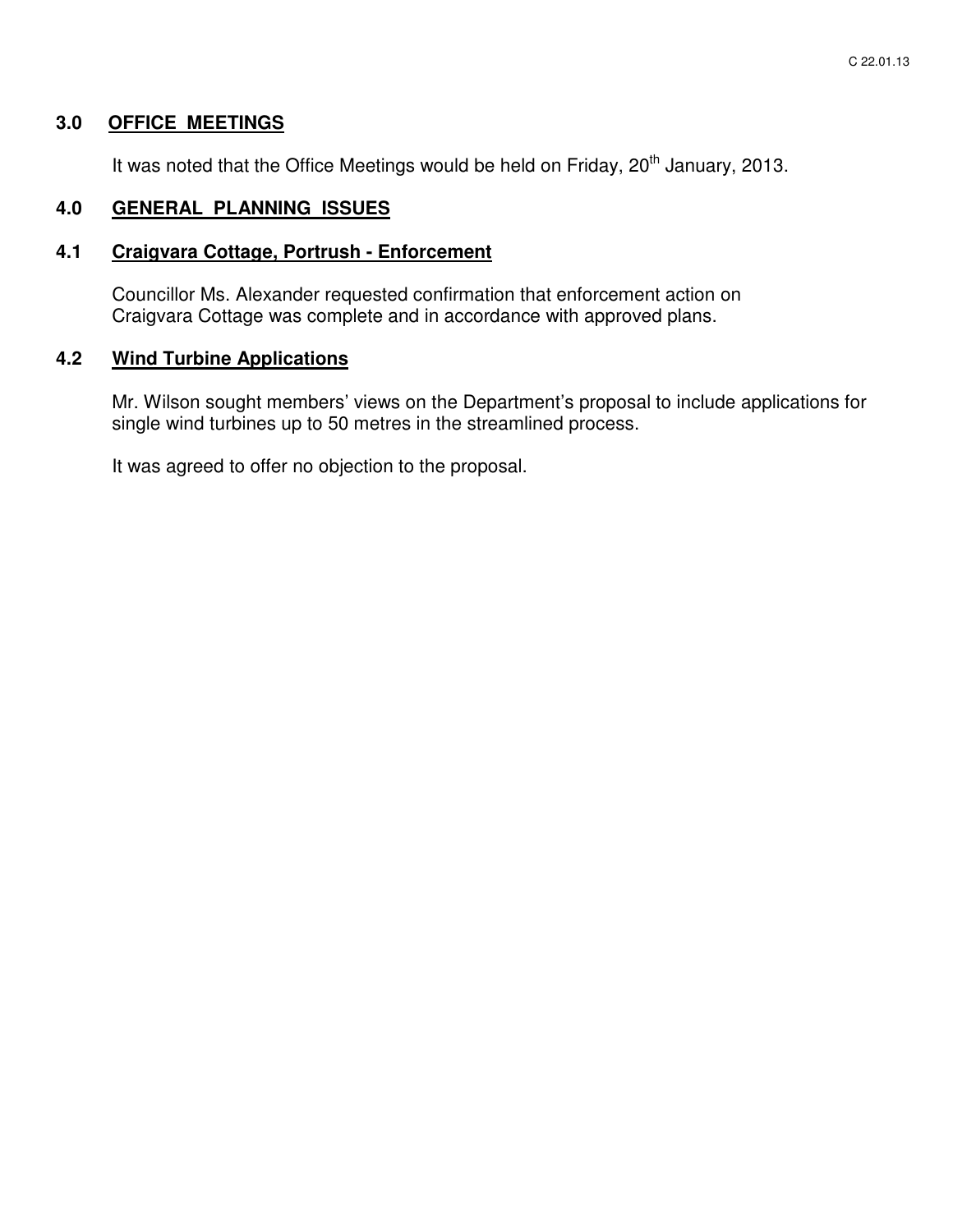#### **POLICY AND DEVELOPMENT COMMITTEE**

#### **15th January, 2013.**

| <b>Present:</b>    | Alderman N. F. Hillis in the Chair                                                                              |                                                                       |  |  |
|--------------------|-----------------------------------------------------------------------------------------------------------------|-----------------------------------------------------------------------|--|--|
|                    | <b>Aldermen</b>                                                                                                 |                                                                       |  |  |
|                    | J. M. Bradley<br>(Items $2.0 - 7.0$ )                                                                           | W. T. Creelman                                                        |  |  |
|                    | <b>Councillors</b>                                                                                              |                                                                       |  |  |
|                    | C. S. Alexander (Ms.)                                                                                           | D. Harding                                                            |  |  |
|                    | (Items $2.0 - 7.0$ )                                                                                            | R. J. Holmes                                                          |  |  |
|                    | C. Archibald                                                                                                    | W. A. King                                                            |  |  |
|                    | Y. Boyle (Ms.)                                                                                                  | (Items $1.0 - 5.0$ )                                                  |  |  |
|                    | G. Duddy                                                                                                        | R. A. Loftus (Mrs.)                                                   |  |  |
|                    | (Items $2.0 - 7.0$ )                                                                                            | W. McCandless                                                         |  |  |
|                    | E. P. Fielding (Mrs.)                                                                                           | D. McClarty                                                           |  |  |
|                    | M. Fielding                                                                                                     | G. L. McLaughlin                                                      |  |  |
|                    | <b>B.</b> Fitzpatrick                                                                                           |                                                                       |  |  |
| <b>Officers in</b> | Town Clerk and Chief Executive, Corporate Director of                                                           |                                                                       |  |  |
| Attendance:        |                                                                                                                 | Leisure and Development, Head of Performance, Policy and Governance   |  |  |
|                    |                                                                                                                 | (Items 3.0 – 7.0), Head of Development Services, Economic Development |  |  |
|                    |                                                                                                                 | Manager (Items $2.0 - 4.0$ ), Tourism Manager (Items $3.0 - 4.0$ ),   |  |  |
|                    | Neighbourhood Renewal Co-ordinator (Items $2.0 - 4.1$ ) and Business<br>Support and Administration Manager (CE) |                                                                       |  |  |
|                    |                                                                                                                 |                                                                       |  |  |
| <b>Apologies:</b>  |                                                                                                                 | The Mayor, Deputy Mayor, Alderman McClure and Councillor Barbour      |  |  |
|                    |                                                                                                                 |                                                                       |  |  |

## **1.0 IN COMMITTEE**

Members noted that Item 3.6 on the agenda had been deferred.

It was agreed to consider all other items for consideration 'In Committee' at the end of the meeting.

#### **2.0 MODERNISING THE POST OFFICE NETWORK**

The Chairman welcomed Mr. Mark Gibson, Senior Stakeholder Manager Northern Ireland, who was in attendance to update Committee on modernisation plans for the Post Office Network.

Mr. Gibson outlined the background to the Post Office Network, including the decline suffered in business over recent years. He detailed plans for modernising Local and Main Post Office branches, some of which had already commenced, and strategy for future growth.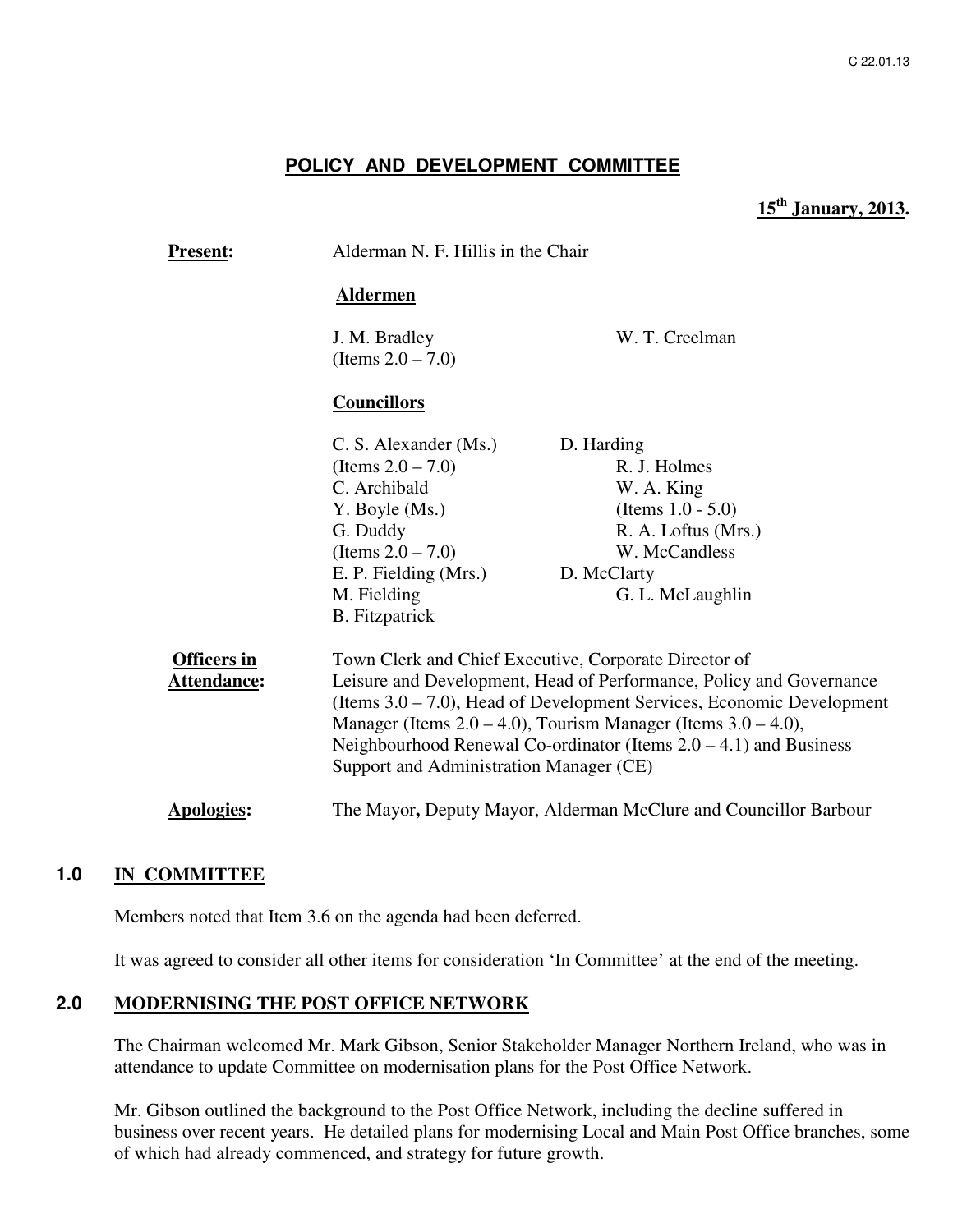Mr. Gibson confirmed that Council would be updated on all changes planned within the Borough. Members thanked Mr. Gibson for his informative presentation, following which he withdrew from the meeting.

## **3.0 CHIEF EXECUTIVE'S REPORT**

Consideration was given to the Report of the Chief Executive (previously supplied).

Matters arising:

## **3.1 Magilligan Prison Future Proposals – Update**

The Chief Executive reported on a number of developments which had taken place on this issue since the joint Council meeting with the Minister for Justice, as outlined in the report.

## **Recommended:**

 That Council agrees the direction of travel, as contained in the report, including the establishment of a political liaison group and Council working with the Prison Service and others to identify and provide placement opportunities as appropriate.

## **3.2 Review of Public Administration – Financing the Reform**

Consideration was given to information on financing the Review of Public Administration, as contained in the report.

It was proposed by Councillor Duddy and seconded by Alderman Bradley:

That Council agrees to adopt a minimal funding approach on an equal allocation basis and that Coleraine Transition Committee members forego allowances to reduce the burden on the ratepayers of the Borough.

A period of discussion ensued during which the Chief Executive answered members' questions.

It was proposed as an amendment by Councillor Holmes and seconded by Councillor Fitzpatrick:

 That Council refuses to accept any charge for the Review of Public Administration and refers the matter back to the Minister.

## **Recommended:**

 On being put to the meeting the amendment was carried with nine votes in favour and five against.

## **3.3 Finance**

Information on the following topics was noted, as contained in the report:

- **Accounts**
- Annual Accounts Update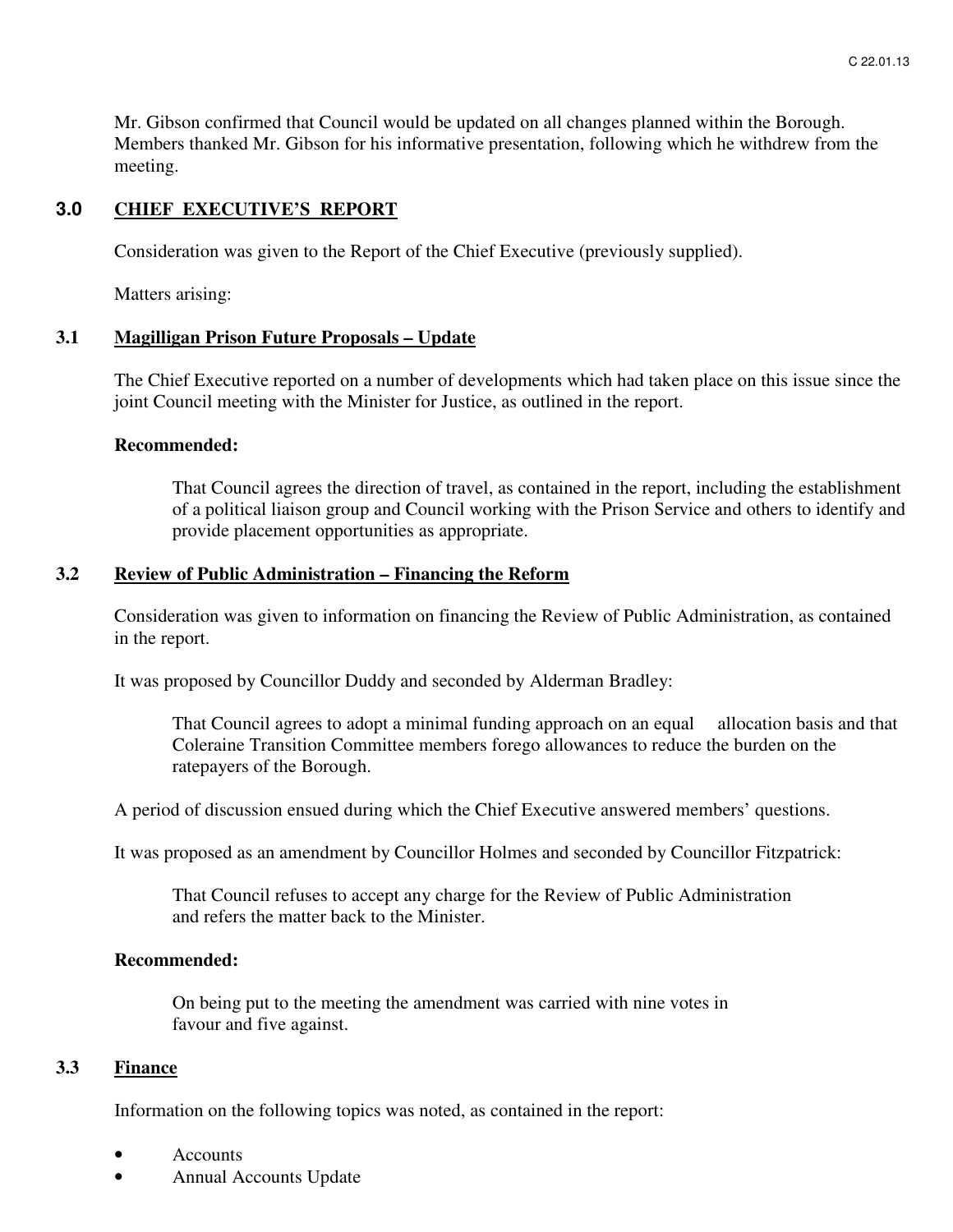#### **3.4 Members' Services**

 Committee noted information on the Forecast of Key Council Events for the period mid- January –  $28<sup>th</sup>$  February, 2013 as contained in the report.

#### **4.0 DEVELOPMENT SERVICES' REPORT**

 Consideration was given to the Report of the Head of Development Services (previously supplied).

Matters arising:

#### **4.1 Neighbourhood Renewal Update**

The Chairman welcomed Ms. Suzanne Irwin, Neighbourhood Renewal Co-ordinator, who was in attendance to update Committee on the programme to date and the priorities for the future.

Ms. Irwin outlined the background to the Neighbourhood Renewal programme and the makeup of the Neighbourhood Renewal Partnership Board and Working Groups. She then outlined the key priorities, local projects, funding to date and outcome indicators for the two project areas of Coleraine East and Churchlands.

Members expressed appreciation for the work of Neighbourhood Renewal Officers and various members' questions were answered by the Neighbourhood Renewal Co-ordinator and the Economic Development Manager.

A request that the Minister be encouraged to include Harpurs Hill in the Neighbourhood Renewal programme was noted. In response to members' further requests, the Neighbourhood Renewal Coordinator would undertake the following actions and report back to members:

- i) Request detail from the Department for Social Development of the reasons for the changes to benefits claimed in the Neighbourhood Renewal areas;
- ii) Request up-to-date crime figures from the PSNI.

#### **4.2 Causeway Coast & Glens Heritage Trust (CC&GHT) Funding**

Consideration was given to a request for continued funding for the CC&GHT, as contained in the report.

#### **Recommended:**

That Council contributes £11,000 to CC&GHT for 2013-14 and 2014-15 subject to match funding being agreed and annual review.

#### **4.3 North East Renewable Energy Supply Chain Programme**

Committee noted information on the development of this business support programme which would aim to assist businesses to identify and implement actions to secure new business opportunities and solutions from the emerging renewable energy sector.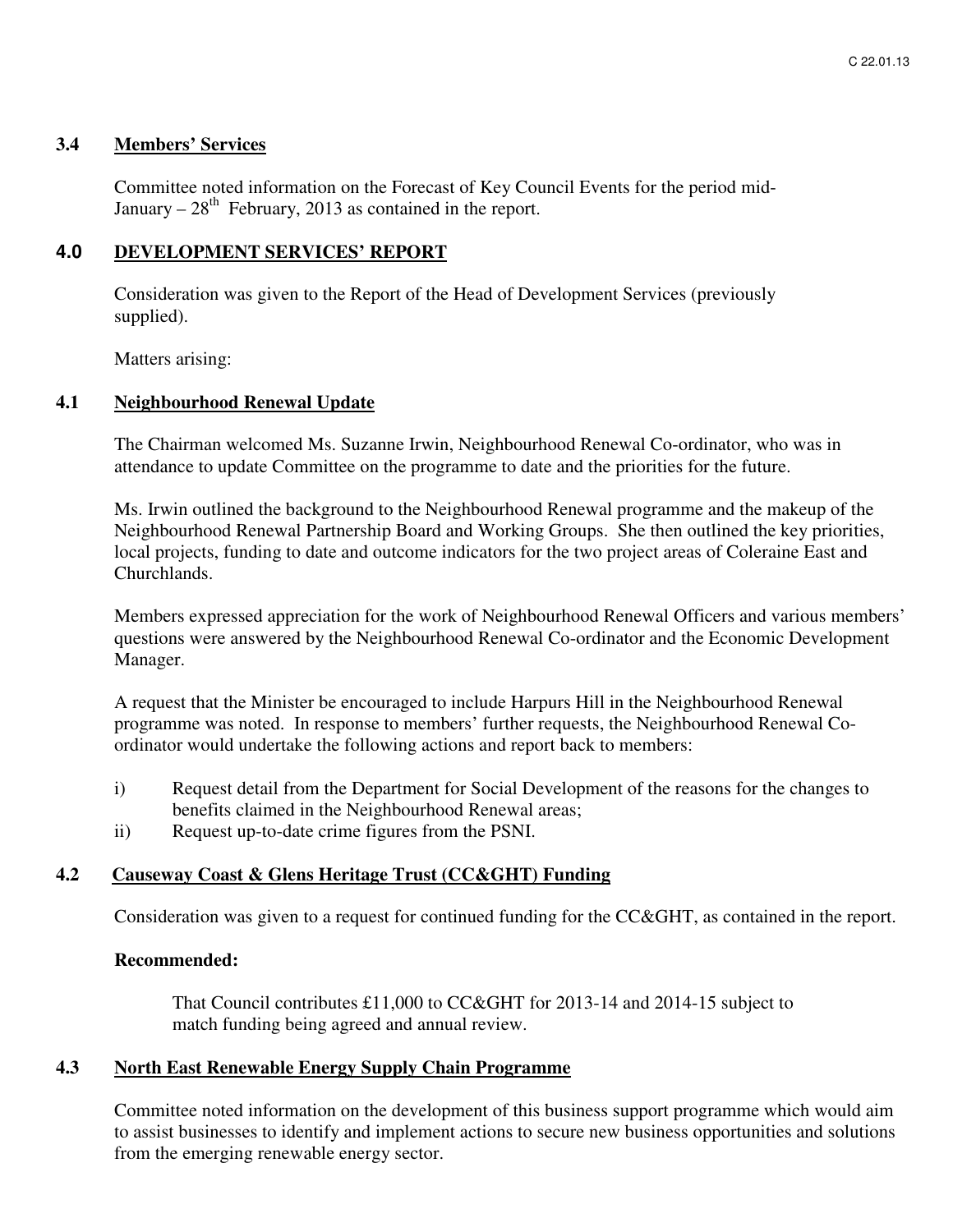#### **Recommended:**

That Council supports the North East Renewable Energy Supply Chain Programme by making available match funding of £7,904.17.

#### **4.4 North East Sales Growth Programme**

Consideration was given to information on the development of this business support programme which would aim to improve the sustainability and growth of businesses in the North East region of the Province.

#### **Recommended:**

On the proposal of Councillor Holmes and seconded by Councillor Ms. Boyle, that Council supports the North East Sales Growth Programme by making available match funding of £8,920.83.

#### **4.5 For Information**

Members noted information on the following topic, as contained in the report:

• Raising Finance for Business Programme

#### **5.0 CORRESPONDENCE**

#### **5.1 Proposed Model Transfer Scheme for Civil Servants Transferring to Local Government**

Read letter dated 20<sup>th</sup> December, 2012 from the Department of the Environment (previously supplied) in relation to the proposed Model Transfer Scheme and requesting Council's views.

#### **Recommended:**

That the Chief Executive refer to the Local Government Reform Joint Forum for their views on the issue.

#### **5.2 Funding for Local Government Reform**

Read letter dated 21<sup>st</sup> December, 2012 from Newry & Mourne District Council (previously supplied) outlining concerns expressed by Newry, Mourne & Down Voluntary Transition Committee in relation to funding for Local Government Reform. Council's support was requested.

It was proposed by Councillor M. Fielding and seconded by Councillor Duddy:

That the letter be marked as 'read'.

It was proposed as an amendment by Councillor Fitzpatrick and seconded by Councillor Holmes: